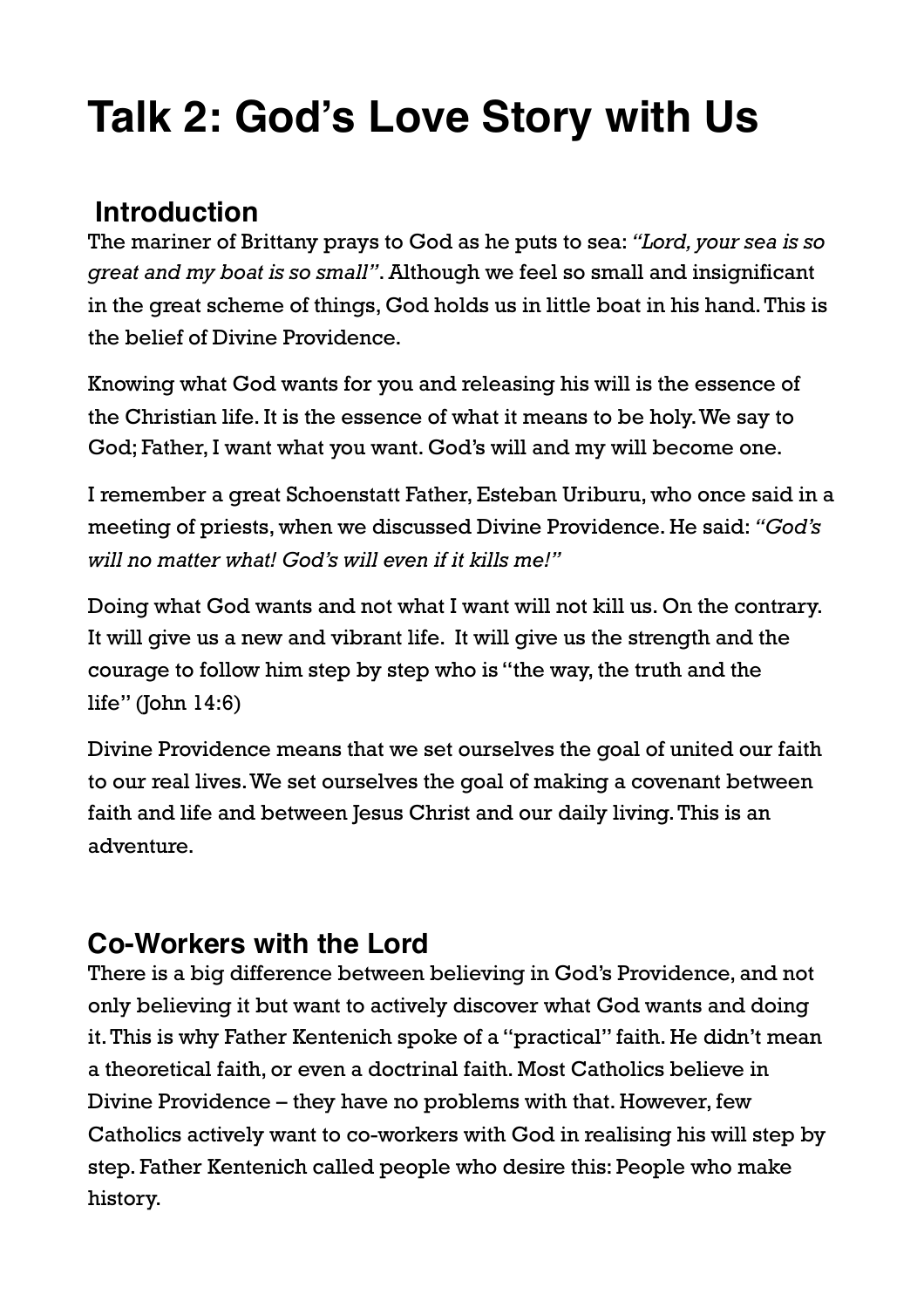#### **If you look at history there are three types of approaches:**

#### **God will do it all;**

#### **we will do it all**

#### **and God and me, we can do it together. These are the people who make history.**

People who say: **"God will do it all"** are saying that you just have to trust God, he will sort everything out. He will provide etc. They think that God has decided everything already and we have just got to bow our heads and accept it. They forget that God wants us to work with him. He doesn't want to work in this world on his own. He looks for allies to realise his Plan of love.

Those who say: **"We will do it all"**, are the ones who have the opposite approach. They believe that their efforts, skills, talents are all that is needed. Everything depends on them. They only trust in their own knowhow and possibilities. They don't accept a real dialogue with God.

Both these approaches in their own way have not understood the great challenge of Providence. They will tire and become disillusioned.

Divine Providence includes the action of God and the action of each one of us. It means trusting God totally, but also be willing to commit ourselves to his Plan.

St Ignatius of Loyola summed it up: *"Trust if God as if everything depended on him. Do your best as if everything depended on you!"* 

Between the two extremes, you find the only true Christian approach and that is the man or woman, like Christ, who believes and feels that he or she is a co-worker of God in making history. This is the reality of "Covenant".

Although this approach is easy to describe it is much harder to live every day.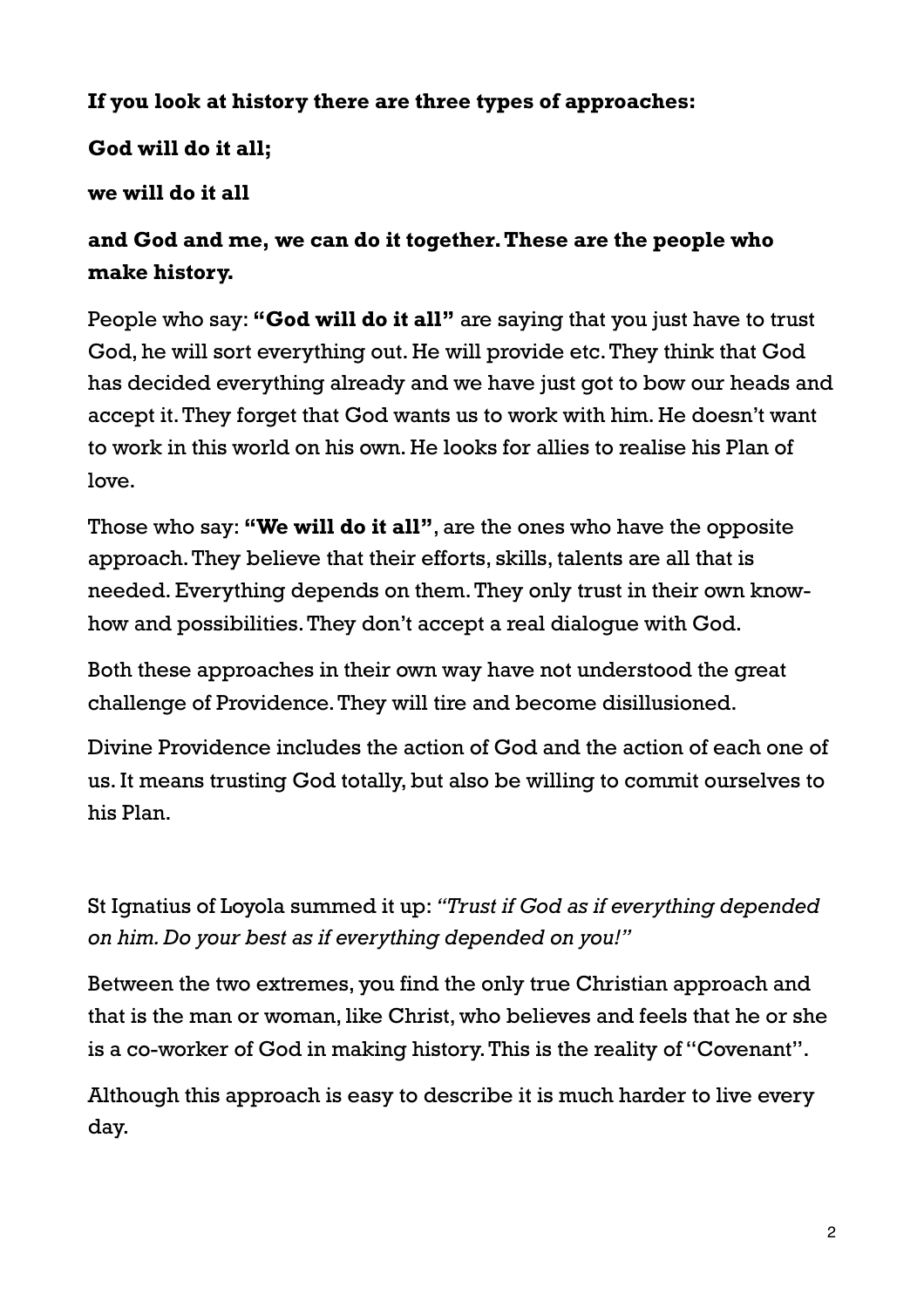Can you image what faith and Church and religion would be like, if the majority of Catholic were people who actively collaborated with the Plan of God for the world and for their personal lives?

**People who make history are the ones who know that they are coworkers of God in history.** They are dependent on God but feel called to do their bit to realise his Divine Plan of wisdom and love. They make this Plan to the Road-Map for their personal lives. They try and discover the will of God in what is happening in the world, and what is happening in their own lives.

# **Remember the Last Talk**

There were some great questions last week. Veronica asked the question about Jesus and the Church. Can you "know, love and serve" Jesus and leave the Church aside?

Some people want to believe but they don't want to belong. They desire Christ but not a church. At our very core is the belief that Christ and His Church are one; it is a package deal.

Think about it, in the days after His death and resurrection, Jesus' followers easily could have split up and followed Christ on their own, but instead they realized that they were united to Him through each other. The Church, beginning in those very first days when Jesus told Peter that he would be the rock upon whom he'd build His Church, is Christ alive!

How do we know Christ, if the Church doesn't introduce us to him? How can we ignore the family for whome Jesus died on the cross on Calvary. How can we do without his "gift of self" in the Sacraments?

# **Get rid of the Baggage**

If we are serious about Divine Providence then we have to give God our time. There is no other way. It is not going to work otherwise. One of the most difficult ways to give God our time is when we ask him to forgive. Yes, folks, I can already hear the groaning – it's time to talk about confession again – by popular demand.

God is love and an expression of his love is mercy. Mercy means giving something good when you don't deserve it. Father Kentenich often spoken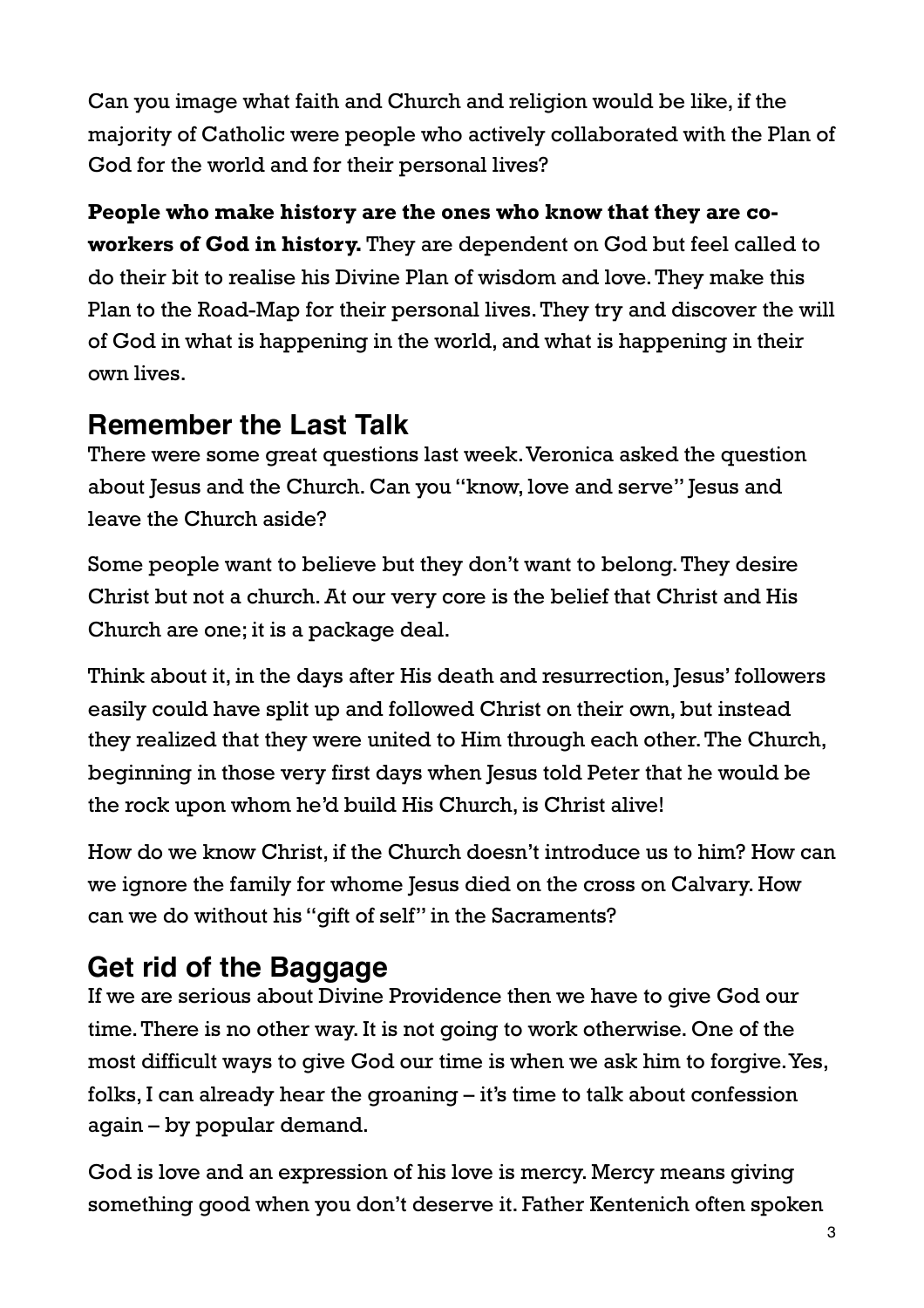of "swimming" in God's vast ocean of mercy. His mercy is endless. God has given his mercy as a gift from the very beginning.

Let's look at sin before we look at mercy. Some people say: "Do I need mercy?" Hold on a minute, I am a good person! I really don't have any sins… etc".

Let's look at Genesis 3, the Fall of Adam and Eve. This is the story of the original sin. We know the story, God, Adam, Eve. Eve meets Satan in the garden. He isn't a horrible figure with horns and a long tail, he is Lucifer, the Light bearer who stands in the presence of the Lord. "Hay, Eve! – Hay, Satan!" he tempts her. How does he do it? He instils doubt in her mind. This is what we always does. This is how he starts with you and me.

God had said to Eve and Adam that they should not touch of the Tree in the garden. The Tree wasn't bad, it wasn't poisonous. There was nothing wrong with the Tree. God just said "no"! It is as simple as that. He said if you eat of this fruit, you will die. God is not a liar! He meant it. You will die when you eat this fruit. The devil instils doubt. He says to Eve: " Come, on, you will not die. You've got this all wrong – you will become like God".

How did Jesus call the devil? He called him the "father of lies". This is a huge porky. Eve will die – her soul will die, because death is the consequence of sin.

Isn't this the big sin today? Isn't the original sin the biggest sin that we all commit even now in the third millennium? We want to make our own decisions. We want to say what is right and wrong. We don't want anyone telling us – not even God. If you think it's right, then it is right. If you think its wrong, then it is wrong. You decide.

Think of the actor Tom Cruise. He wanted to be a Franciscan priest. But he left the Church to join Scientology and when he was asked why he commented: "If you are a Catholic you have to live by someone else's rules, in scientology you make your own rules."

Sin always begins in our lives with doubt: is not going to Mass on a Sunday really a sin? Nah. Is it really a sin not to go to Church on Holy Days of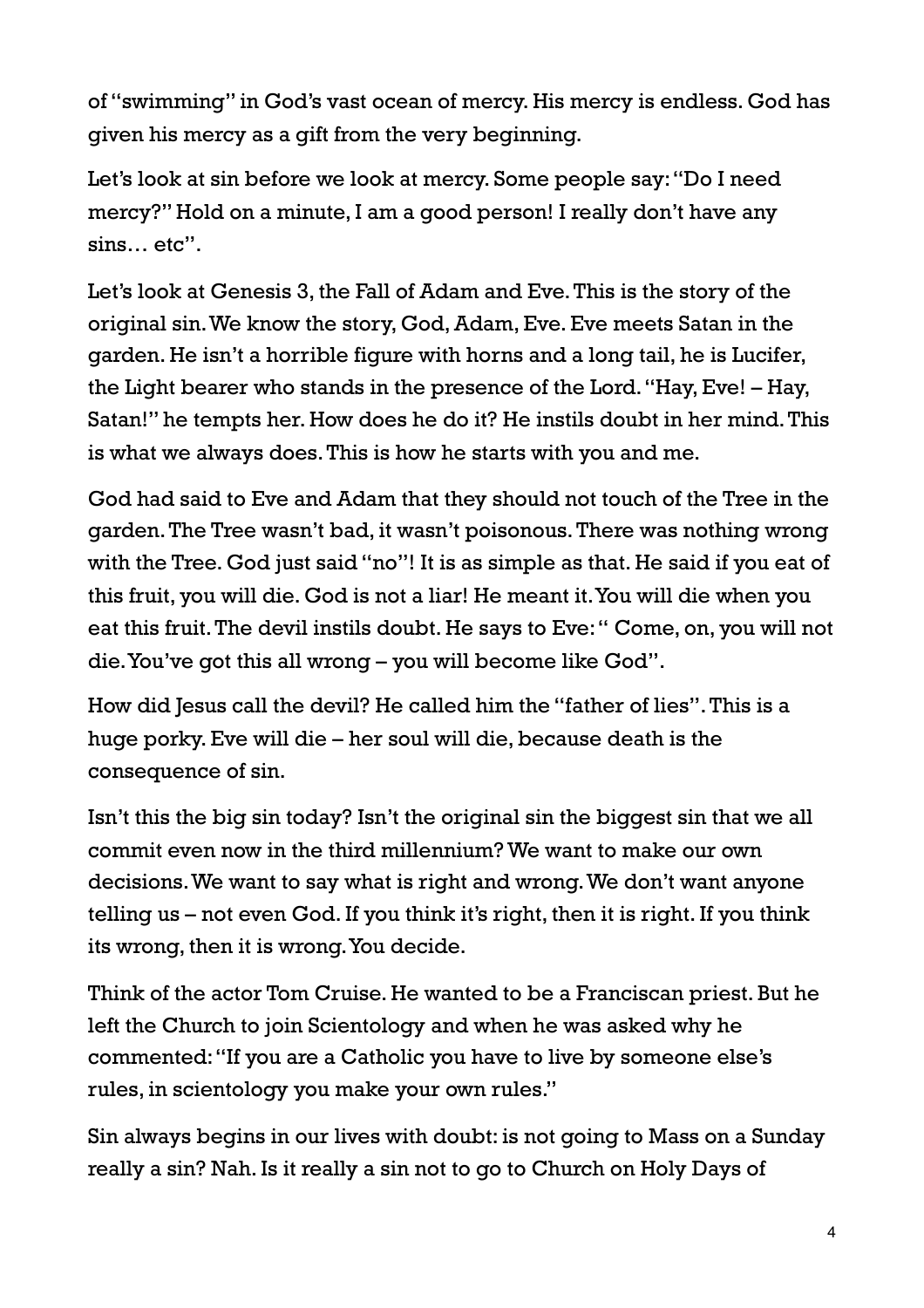Obligation? Nah. Is sex before marriage really as sin? Is stealing from your employer really a sin? Is gossiping really a sin? And so on!

The devil instils doubt. Eve sees the Tree, she sees how beautiful the fruit is. She sees that is desirable. She wants it. Remember there is always something pleasurable about sin – otherwise what would be the point? This attracting to sin is call concupiscence – it refers to the pleasure and the attraction of sin. There is something in us, a tendency, to sin, because it gives us pleasure.

Sin is ultimately saying a big "no" to God. It is hurting God and slowly destroying a relationship.

What does sin do to us?

What are the effects of sin in our lives? I will name four here.

**1. We will die. Our soul dies, our ability to be close to God dies.**

**2. We become slaves to sin. Try to stop doing something we have done for a while, if you think it is no big deal.**

**3. Sin separates us from the Father. You can commit 100 Million mortal sins, but it will never stop God loving you. Nothing can stop God loving you. We can run from that love. We can put up a wall of ice, a barrier, between us and the Lord. God hasn't changed, God will not change – we have to change. We separate ourselves from him.**

#### **Jesus died for our sins**

Remember there is nothing you and I can do to earn heaven. Look at Jesus on the cross, if we could be good enough to earn heaven, the sacrifice of Jesus on the cross was a waste of time. We are saved by the sacrifice of Jesus Christ. We don't merit it and we never will. God saved us by faith and by good works that prove the sincerity of that faith. We are saved by grace.

Remember he story of the man who goes to heaven and God has lost the Book of Life where all his good deeds are recorded. Will he get into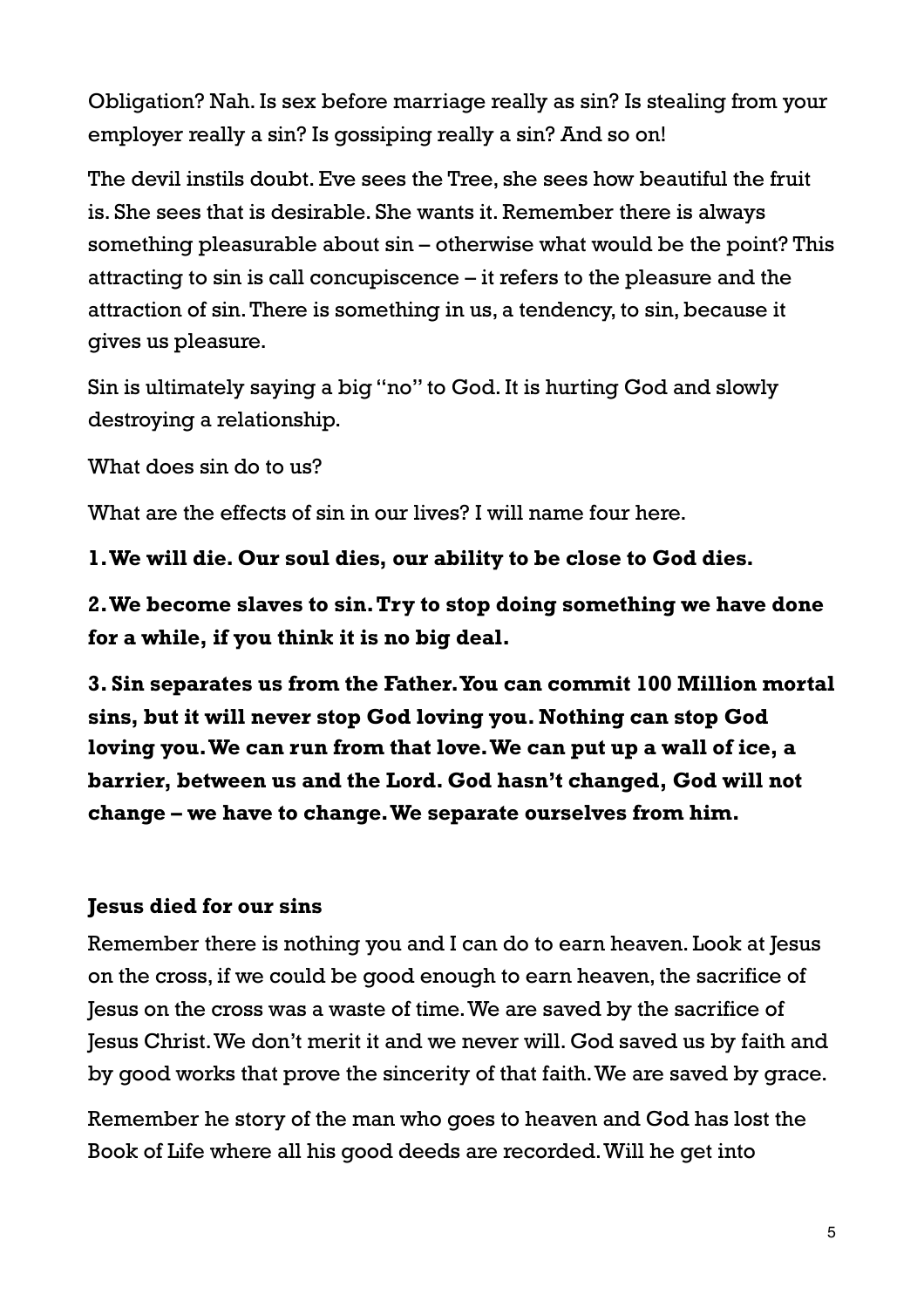heaven. Yes, but only through the grace and endless mercy and love of God.

We come to stand before God. Why should you get into heaven? St Peter is sitting there at a big desk and has a very loud buzzer for every wrong answer. Why should you get into heaven? You might answer:

- I went to Mass every Sunday (buzz)

- I listen to Father Duncan's endless Talks (buzz)

- I followed all the commandments (buzz)

- Mother Teresa says: I was a living saint (buzz)

- Pope John Paul goes and says: "well, I was the Pope". (buzz)

#### **There is only one correct answer: Because Jesus your Son died for my and for my sins. He paid the price. And when we give this answer, God then says to us: "Prove it!"**

We prove that we mean this by the way we live. We are not saved so much by what we do, we are saved by what he does. We live the way he commanded us to live. And when this doesn't happen we go to confession.

Where does it say in the Bible that we should go to Confession?

Does it say in the Bible that we should go to confession? Two examples:

#### *John 20:22-23*

And with that he breathed on them and said, "Receive the Holy Spirit. If you forgive anyone his sins, they are forgiven; if you do not forgive them, they are not forgiven."

Notice Jesus says whosever sins YOU forgive, they are forgive. God gave the power to forgive sins in his name to the priest. He absolves in the person of Jesus Christ.

#### *Matthew 16:18*

"And I tell you that you are Peter, and on this rock I will build my church, and the gates of Hades will not overcome it. I will give you the keys of the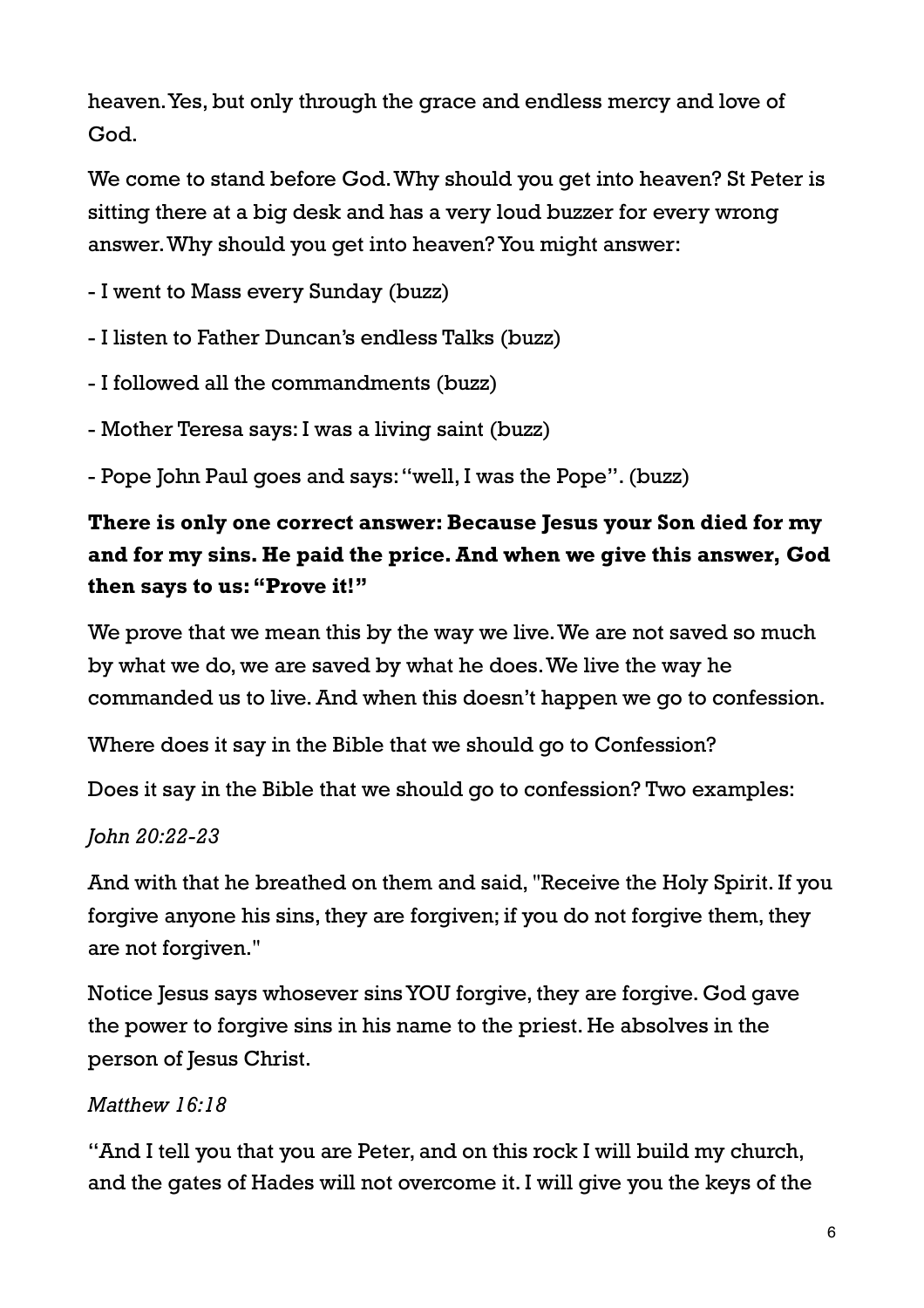kingdom of heaven; whatever you bind on earth will be bound in heaven, and whatever you loose on earth will be loosed in heaven".

Peter is given the keys of the kingdom with authority to bind and loose. Why die Jesus do this? I don't know, but he did.

What happens when we go to confession? The first thing that confession does is to take away our pride. Pride dies. Sin isn't just breaking a rule. "Come on, I'm not hurting anyone…" It is about hurting someone who loves us. It is about a relationship and not about rules and regulations.

I broke a commandment, I make it right. Is that all confession is? No, we break a relationship through sin and we need to make that relationship right.

Pride – the centre of sin is "I, me, my". I did it "My Way".

A protestant minister once commented: "The problem with you Catholics is that you are always in confession, but you never repent!"

Repent means that I will not do it anymore. Let Jesus live his life inside of you – but will you let him? Repent means the firm and sincere resolve to stop sinning.

Think of it this way. I meet a friend of mine. Break his nose, then say "I'm really sorry". "Ok I forgive you", he answers. An hour later, I see him again, I break his arm and one leg. I say again: "I'm really sorry". "Ok I forgive you", he answers. An hour later, I find him again, this time I break both arms, both legs and jump on his head. Then I say again "I'm really sorry". "he will now say: "I don't think I believe you. Because if you are really sorry, you would stop doing it.

The intention is at confession: I will never do this ever again. I am going to stop doing this. Repentance means that I am done with this sin.

## **How do you make a good confession?**

1. Go at least once a month. Pray to the Holy Spirit to reveal to me my sinfulness. When people look at me, do they see Jesus or do they see me.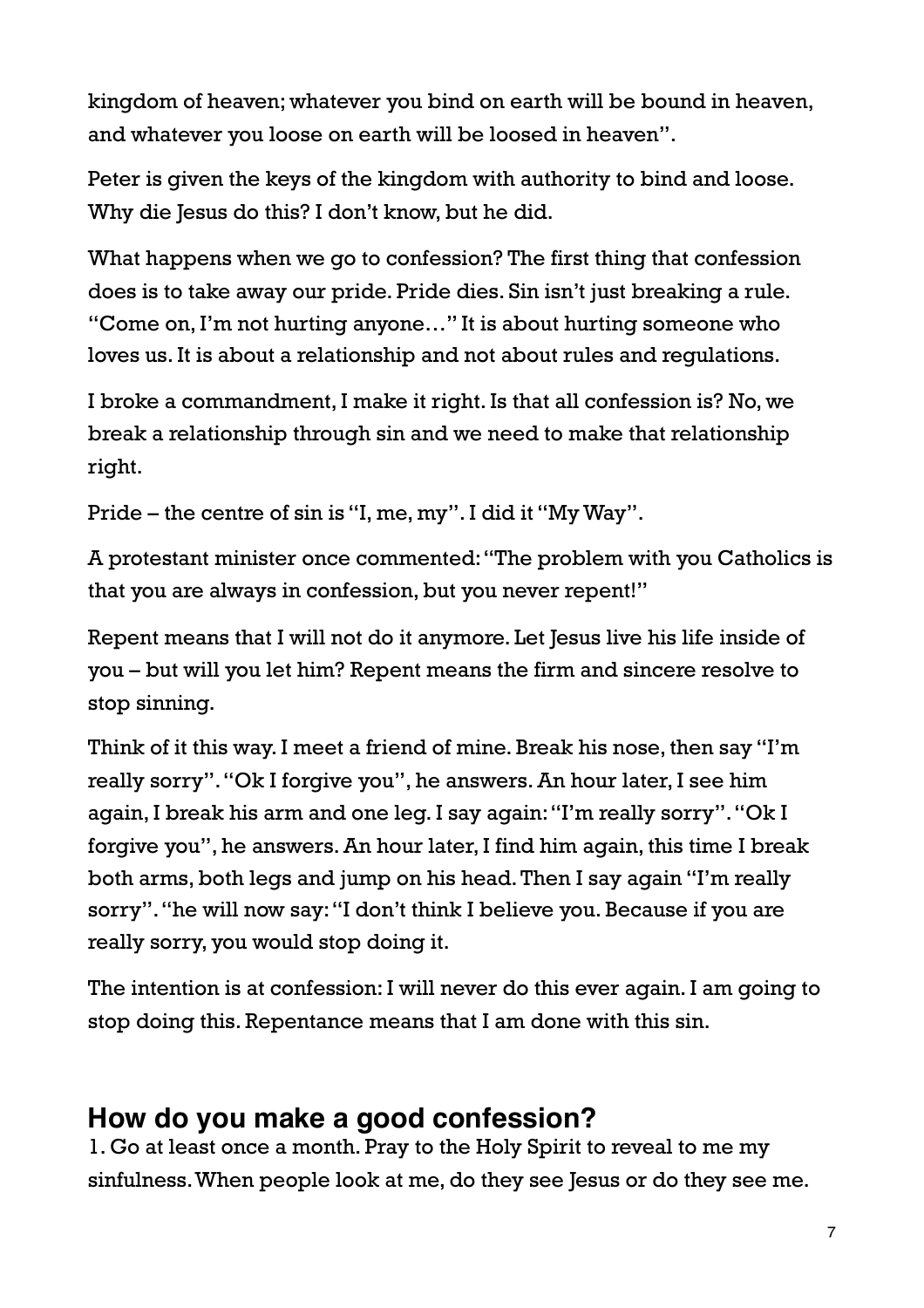- 2. Get a good examination of conscience.
- A word on different kinds of sin. A mortal sin has three elements to it:
- 1. it must be a serious matter It's wrong
- 2. You must have full knowledge You know it's wrong
- 3. Full consent. You do it anyway.

When all these are present, then you have a mortal sin on your soul. If you die with a mortal sin you go to hell. You do not pass Go and you do not collect £200. and you just need one.

Thing of a guy climbing to the top of Blackpool Tower. He jumps off. He falls and hits the ground – splat – he is dead. He just did it once. That was all that was needed. It is the same with a mortal sin.

One mortal sin is enough to kill your soul.

Every sin you confess – Jesus dies for your sin. Every sin you don't confess – you die for it. Confession is the opportunity to get ride of it forever.

# **Best Example of practical faith - Abraham, Father of Divine Providence**

One of the most powerful examples and inspiration for Divine Providence in the history of salvation, is the encounter between God and Abraham. Abraham is called the "man of faith" -- or in the first Eucharistic prayer - we refer to him as "our father of faith". He is probably the best and the most unique model of practical faith in Divine Providence in the old Testament. Without doubt, Divine Providence was simply his "daily bread".

First of all, some background information about Abraham. Jews, Christians and Muslims claim Abraham as their father: the first and the last group in a physical sense and the Christians in a spiritual sense. As Christians we identify strongly with the Jews in our claim.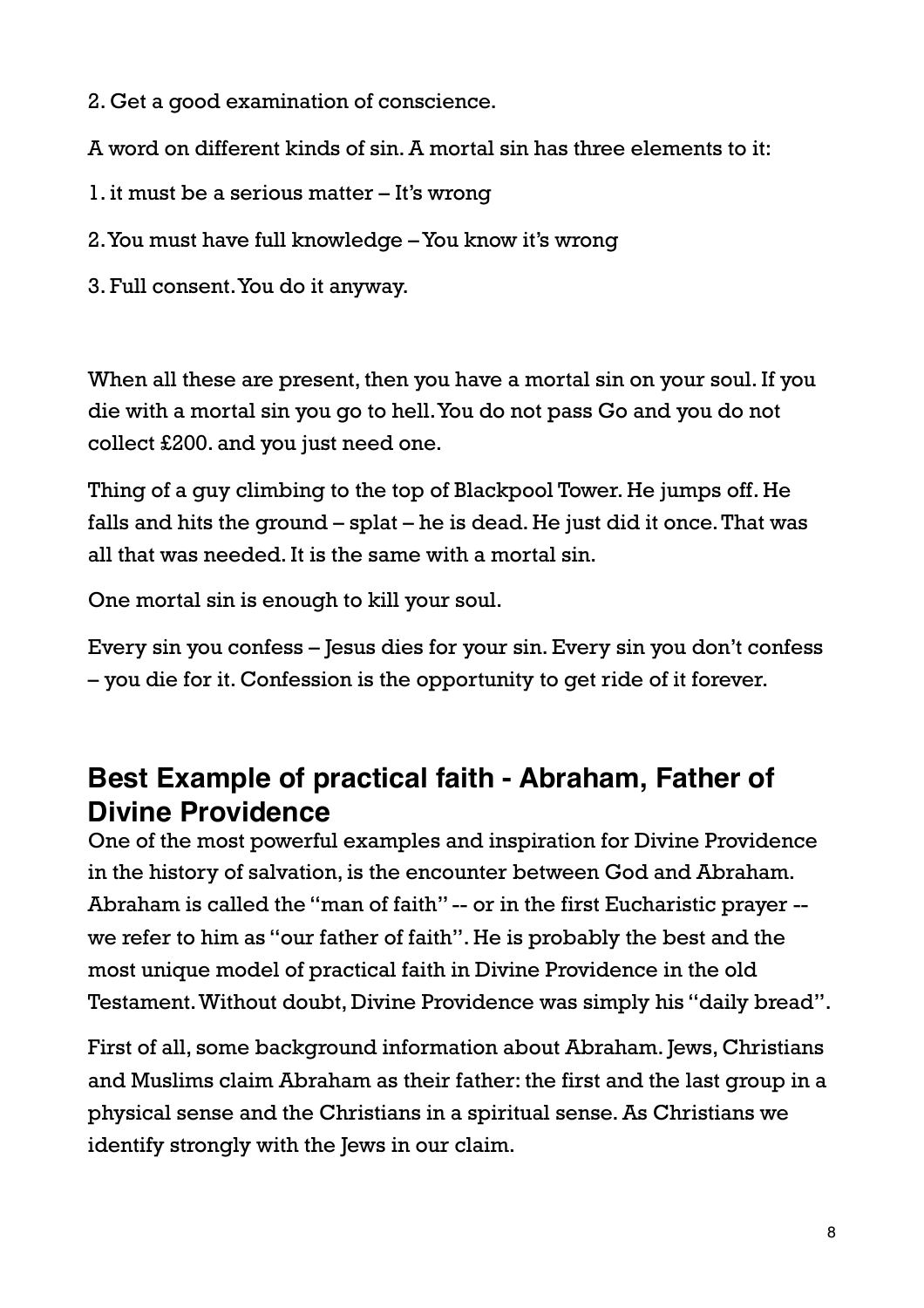Let us look now at the life and experiences of Abraham and house he gave an answer to the initiatives of God in a heroic way. We will be referring here to the first book of the Bible, Genesis, chapter 12 up to the 32nd chapter. The Apostle Paul calls him "the father of all who believe" (Rom.4: 11). The history of Abraham's life of faith spans one whole century. We read in Ch. 12: 4 that he was seventy-five years old when he left Haran and Ch. 25: 7 tells us that he died at the age of one hundred seventy-five. We shall see that this century of faith was not a smooth rising line, but a wavy curve with as many downs as ups. Abraham doubted as much as he believed. But at some moments his faith rose above everything else and looking over the history of the world we can still see those peaks.

Let us look at the promises that God makes to Abraham, and particularly how Abraham, as a man of faith reacts to these promises. Later on we can apply the same words to our own personal lives.

### **This is the first promise:**

"The Lord said to Abraham: "go forth from the land of your kinsfolk and from your father's house to a land that I will show you." *(Genesis 12:1-3).*

In Abraham's experience this was the first of a series of 'theophanies' or divine appearances that would reoccur during his life. The important part is that there was no doubt in his mind as to who had spoken to him. When God speaks you know it.

What does God require from Abraham? He's asking him to leave his security, to leave what he knows, to leave his home. In effect, God is asking him to leave everything that he's known and loved -- the things that gave him security and certainty in life. And here God is quite specific -- he asks them to leave his land, his kinsfolk and even his father's house, his family. If you like these where the places of shelter for Abraham, his "nests". And now God is asking him to leave all this and to call into another land. The interesting thing is, God does not tell him where he is going -- he just says it is another land.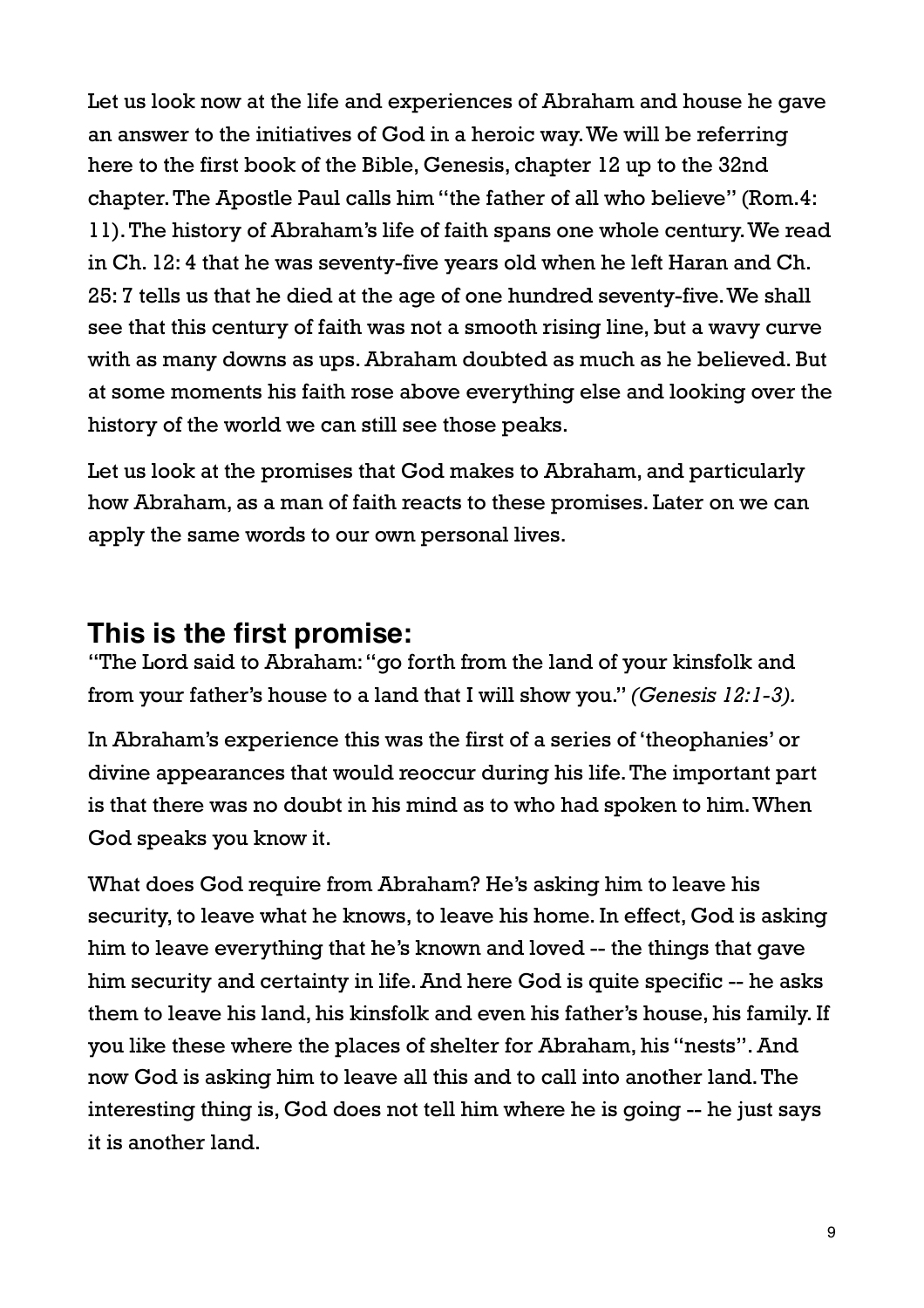Here we have one of the most powerful elements of a practical faith in Divine Providence. To give up human security, to give up what we know and makes us feel secure, and then into the unknown, into insecurity and uncertainty.

It is interesting in the book of Genesis, but it simply says that "Abraham went as the Lord directed him". He was 75 years old, he took his nephew Lot, he took his wife Sarah, he took his possessions and their slaves and they went in the direction of Canaan. He probably went in this direction because in the previous chapter we can read how Abraham's father already had the intention of moving to Canaan, although he never made it there. It is as if Abraham decides to follow in the footsteps of his father without knowing if this is the right way or if he is going in the right direction. He starts out, he makes the first steps, and then he will see if God gives him a sign if he should turn right or left. All the time he has no human security. His only security is in the hand of God, in God's guidance and in God's promise.

The distance from Haran to Shechem, which is in Canaan, is about 600 kilometres (400 miles). The country was called Canaan because the Canaanites lived there. The Canaanites were the descendants of Canaan, who was a grandson of Noah.

### **"Pendulum Security"**

Divine Providence requires both from us: it means giving up human security and embracing the will of God and the guidance of God even when it leads us into the darkest night. Another word for this is "pendulum security" - often used by Father Kentenich. Some people, to give themselves security, they lock themselves away in a closed room. However, "pendulum security" has a completely different dynamic. It means I can go one way or the other -- just like a pendulum in a clock -- but I am always held tightly by God. In other words, I am held from above and this is where I receive my security.

God requires this response from Abraham saw that Abraham, at the end of the day, is dependent on God and he trusts God in everything.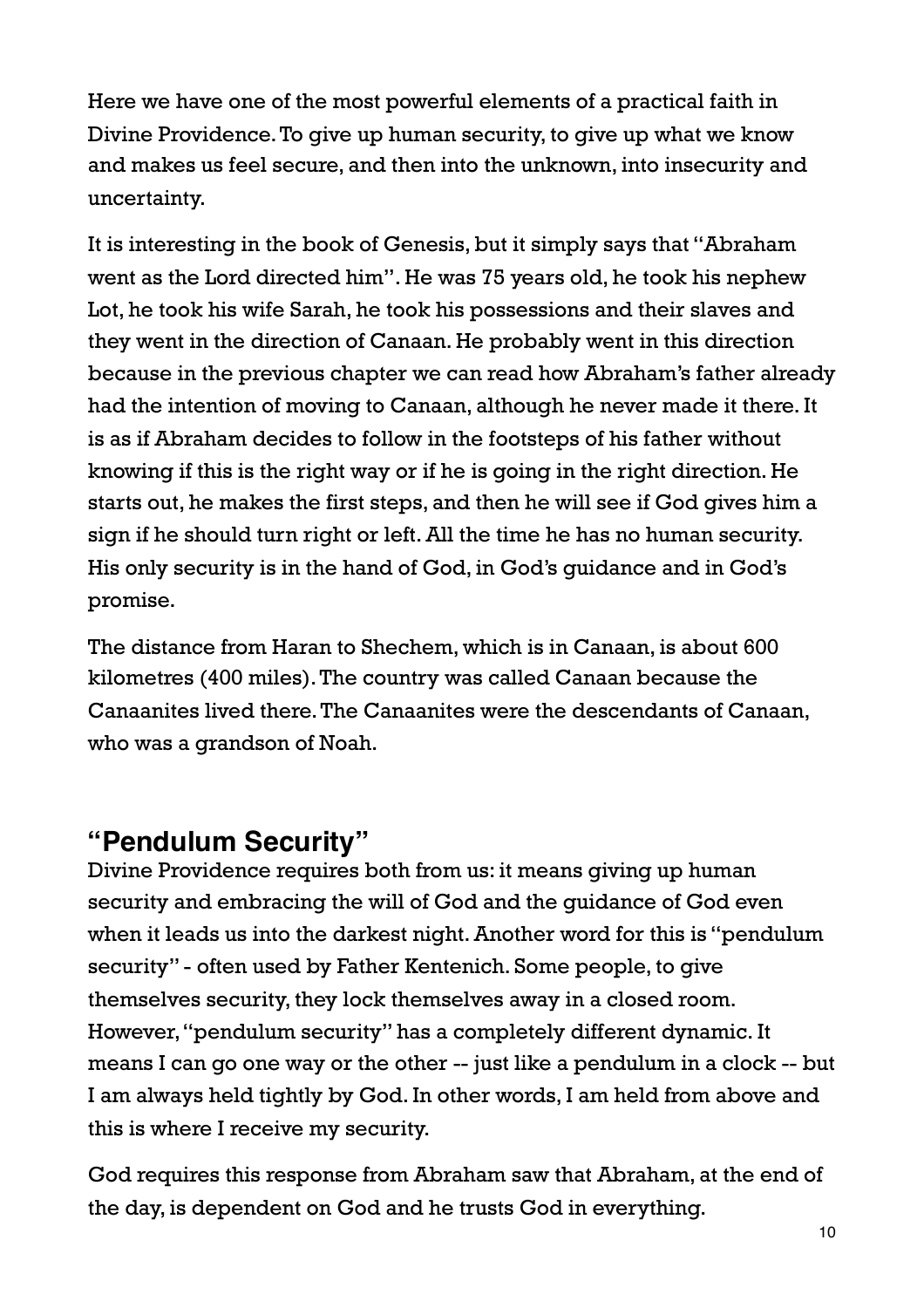# **Let's now have a look at the second promise made to Abraham:**

"The Lord appeared to Abraham and said, "to your descendants I will give this land." So Abraham built an altar there are two the Lord who had appeared to him." *(Genesis 12:7).*

Again and again, we encounter the basic attitude of Abraham to God; he knows that he is dependent on a higher power, he only wants what God wants him to do. In other words Abraham is the example of someone who is completely at home in the supernatural reality. God takes him by the hand and Abraham allows God to lead him and to guide him. This was his basic experience. A practical faith in Divine Providence means that we don't build on our own strength, we don't build on human supports and help, we allowed ourselves to be dependent on God.

God promises Abraham the "promised land". If we apply this to ourselves, we could consider this "land" being a spiritual land -- the place where God has called us to be and to work for him and to minister. When Abraham hears the second promise of God what does he do? He immediately builds an altar. It is as if he claims the land for his God; guard shall rule over this land. Again and again, we need to ask ourselves what sacrifices Divine Providence demands from us and what risks we are prepared to take when God guides us?

Divine Providence is all about God's activity and guidance in our lives and also our response and availability for God's plan. Divine Providence challenges us to find a harmony between God's guidance and our availability. At the end of the day, we need to ask for this grace. The roots and the foundation of our entire spirituality is simply a heroic and practical faith in Divine Providence. Father Kentenich often said:

*"Yes, Father, yes -- your will be done, if joy is mine or suffering may come!"*

# **Leap in the Dark**

A practical faith in Divine Providence always includes a "leap in the dark". In the life of Abraham we see some of the most important aspects of a life out of Divine Providence. It always includes giving up human security, and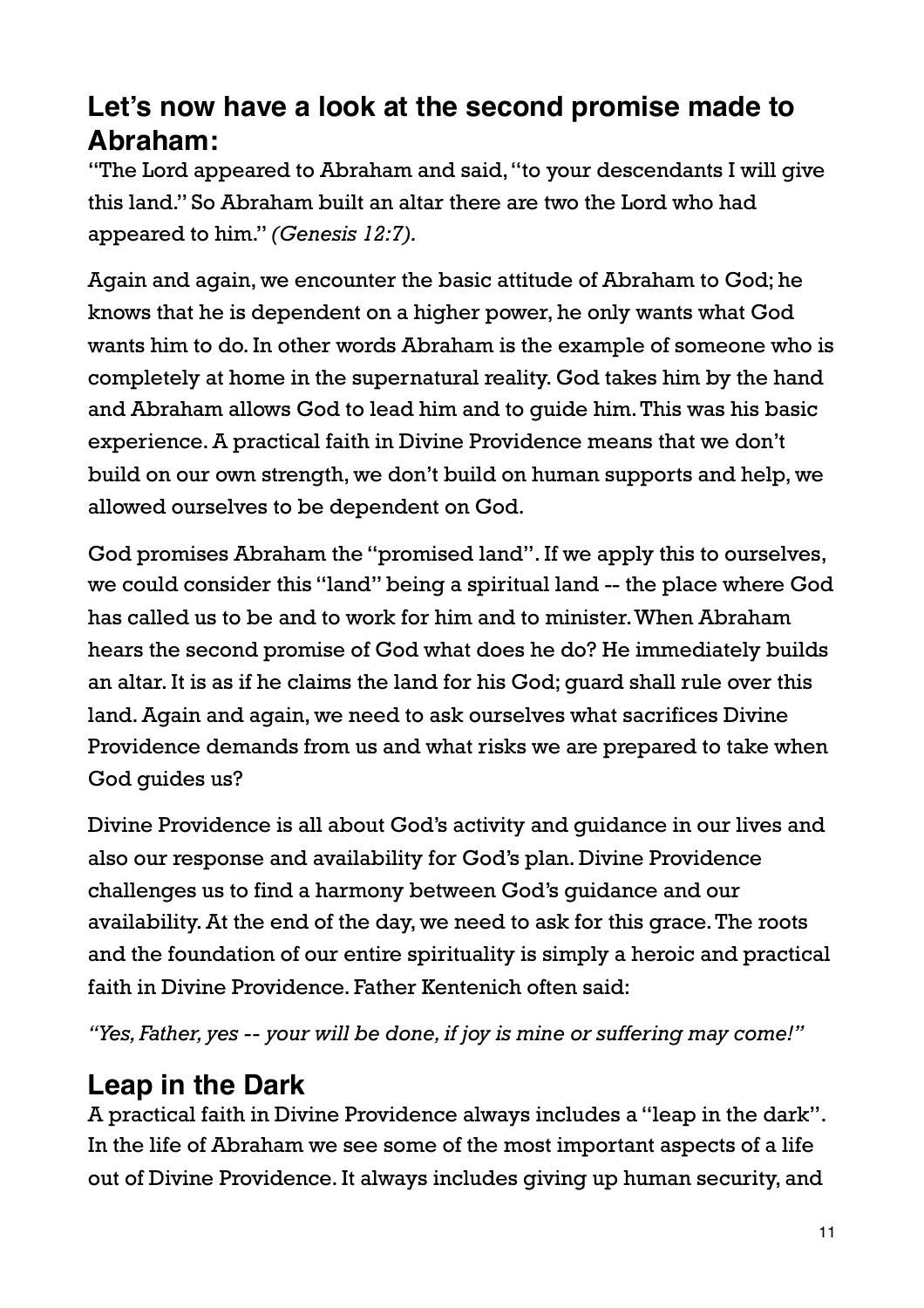on the other hand, abandoning ourselves to God's gentle, loving, and allpowerful guidance. We need to consider over and over again what it means for each one of us to give up human security. Remember, when we speak about Divine Providence, we speak about faith in Divine Providence; we don't speak about the mathematical certainty of Divine Providence, i.e. it is an issue of faith and not of facts. This will always include being able and also being willing to walk into the darkness. Divine Providence will always include a leap in the dark -- a leap for our understanding, a leap for our will, and a leap for our hearts.

## **Our Citizenship is in heaven**

It also includes trying to conform ourselves to God, and to the way God works in our lives. It's like "empathising" with the Lord and trying to understand his methods and his will. St Paul expressed this in the following way, he said: "our citizenship is in heaven!" It means that, before anything else, we are citizens of heaven and we should live like citizens of heaven. The way we speak, the way we love, the way we feel about things, our hierarchy of values should all reflect how they would be in heaven. The bottom line is: how then is where we get our standards and our values from. In other words, the "habits" of Heaven must become her habits, the standards of heaven must become her standards -- heaven is reality that calls the shots in our lives. For this reason, we try to put God at the centre of our thinking, our desires and are living. The supernatural world, and the supernatural reality should be to us like the air is to the birds or water is to the fish. In other words, we should be completely at home in the supernatural reality.

# **The unimaginable - The Sacrifice of Issac**

That is of course, another type of test which God makes to Abraham: he asks for the life of his son. He waited so long to have a son of his own. And even when God asks this and makes this terrible test what does Abraham do? He says he is "yes" to God. God knows that he will not kill the boy, God wishes no harm to the boy, but in this way he tests Abraham again.

Abraham had received a visit from three strangers who had promised him that his wife and son. Sarah was listening to this and she started to laugh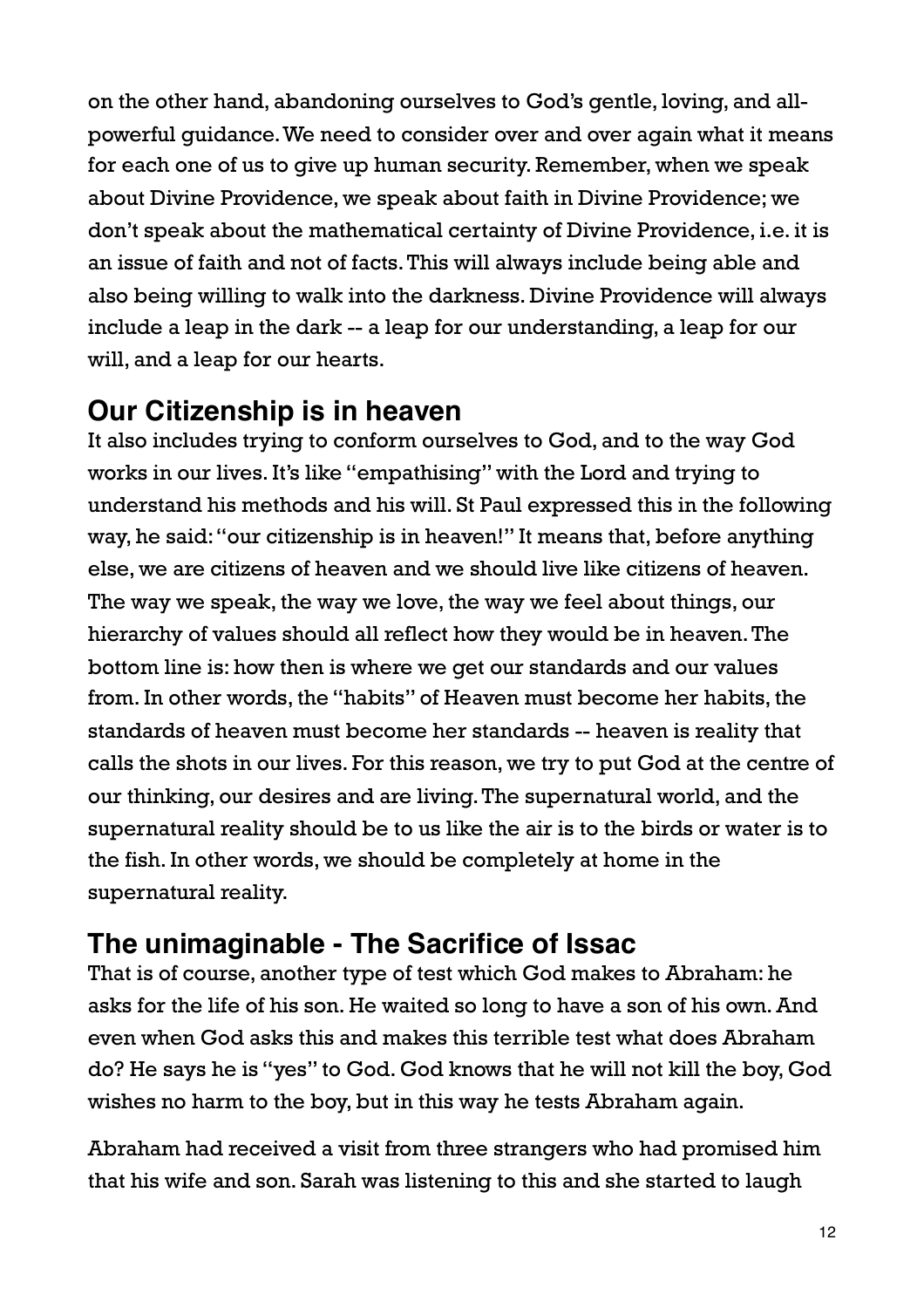because she could simply not believe that they could have a child. One year later, Sarah gives birth to a boy and Abraham rejoices -- he is the son of promise. And there is something absolutely terrible happens -- a test from God that cannot be understood. What does God demand? God asks Abraham to sacrifice his own son -- Isaac was probably around 17 at this time. God demands his willingness even to this extent. God demands a limitless trust in his guidance: even when he cannot understand why God asks this of him, God still asks him to surrender his son; even when he cannot bring himself to do such a thing, God still demands it; even when his heart is breaking, God asks Abraham to do the unthinkable.

Divine Providence is when we are prepared to give up all human securities and make a leap of faith. It means being willing to take a risk with nothing to hold on to except the Lord. At the end of the day it all boils down to this. It is a mixture of these two virtues. You need them both. And both aren't easy.

What human security would we have to give up? The right to know: we often don't know exactly all the information. We have to give up knowing what the outcome will be and what it will cost us. You don't know how long it will last, or when or where the good result will be.

Practical Faith in Divine Providence lives from risk-taking. There will also be a tension between Divine light and human darkness, between Divine certainty and human insecurity, between Divine strength and human weakness. Divine Providence is always the risk-taking of being willing to "say yes", it is a leap-in-the-dark.

## **Getting closer to the God of My Life**

Three things should be present in our spiritual lives. Three truths, three convictions. We strive to live from these convictions.

**1. God is active in my life. He has always been active, he is and he always will be.** He is there for us. He wants to be with us. He is interested, he guides, he heals, he talks to me throughout the day. He shields us and he wants us to grow and become the person he sees in us.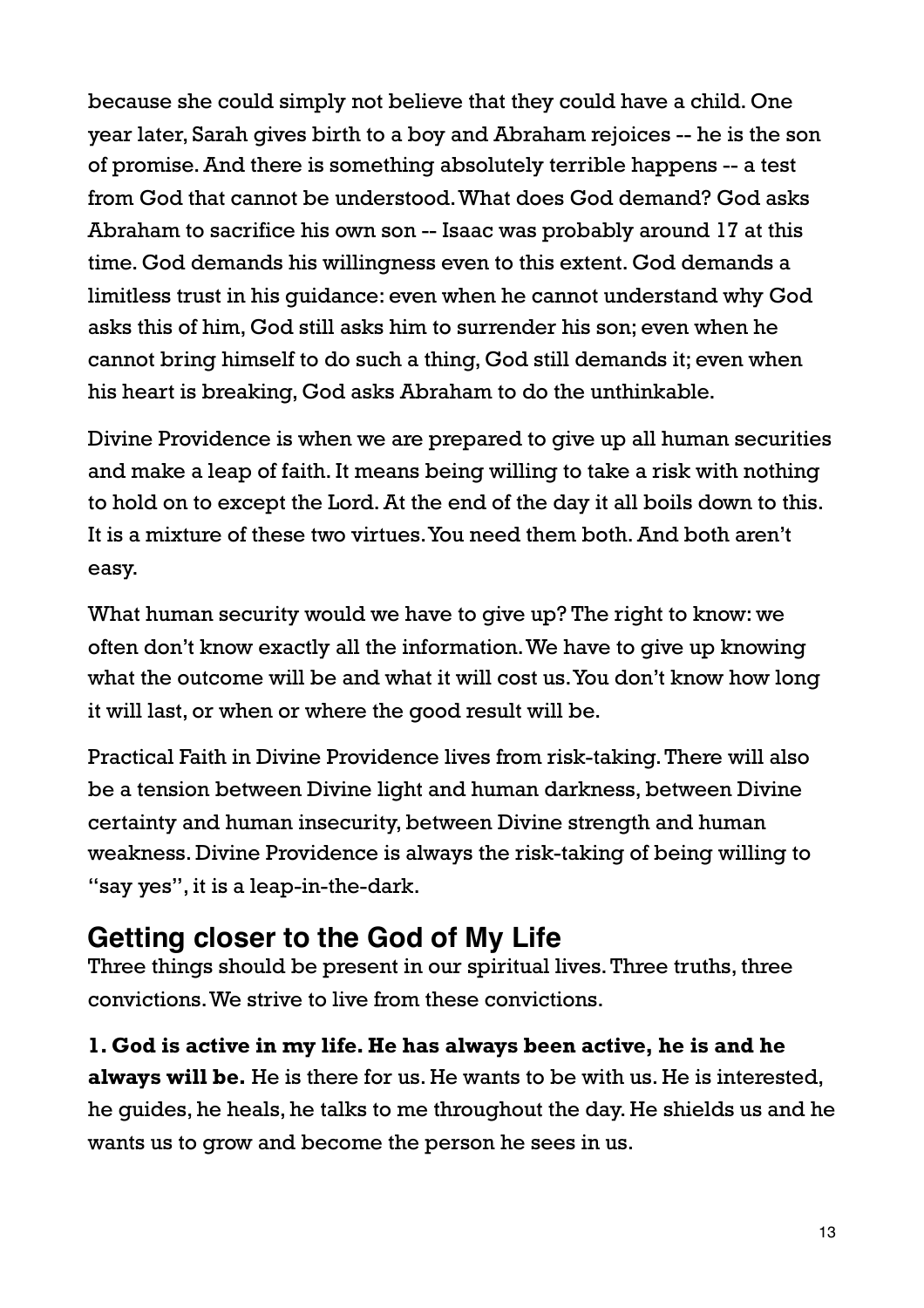St Augustine compared history to a beautiful tapestry. God sees the tapestry from the picture side. He sees the whole picture. We see it from the other side. We see the coloured threads – some light, some dark. Sometimes we struggle to understand the picture that the threads are making. Now and again we catch a glimpse of the tapestry from the other side. The mixed up threads become a harmony.

How do we pray? This should have a great effect on our prayer life. Sometimes I struggle to give anyone in confession more than one prayer, because there is always the danger that we rush through it. God is active in my life means that he is real for me, he is a real person.

**2. He is active in my life, because he loves me.** This is the ultimate reason. Everything and anything he does in my life it is because of love.

We need to be convinced on two things for everyday life: First, God loves me personally. Heroism of holiness begins with really being convinced of this truth. Do you believe this? I don't think that you believe this. Secondly, I can do something for him. He wants my co-operation.

Listen to St Paul – this is what kept him going:

Galatians 2:20

"I have been crucified with Christ and I no longer live, but Christ lives in me. The life I live in the body, I live by faith in the Son of God, who loved me and gave himself for me".

Listen to Mary of Nazareth:

Luke 1:49

"…for the Mighty One has done great things for me - holy is his name".

When we really believe these two things everything beautiful and noble in us comes alive. You couldn't love yourself more than God loves you.

**3. He is active in my life mainly through people**. And these people are not all saints, they are just like me. They have sins, inhibitions, weaknesses, they make mistakes, they have guilt and get it wrong. But God works in my life through them.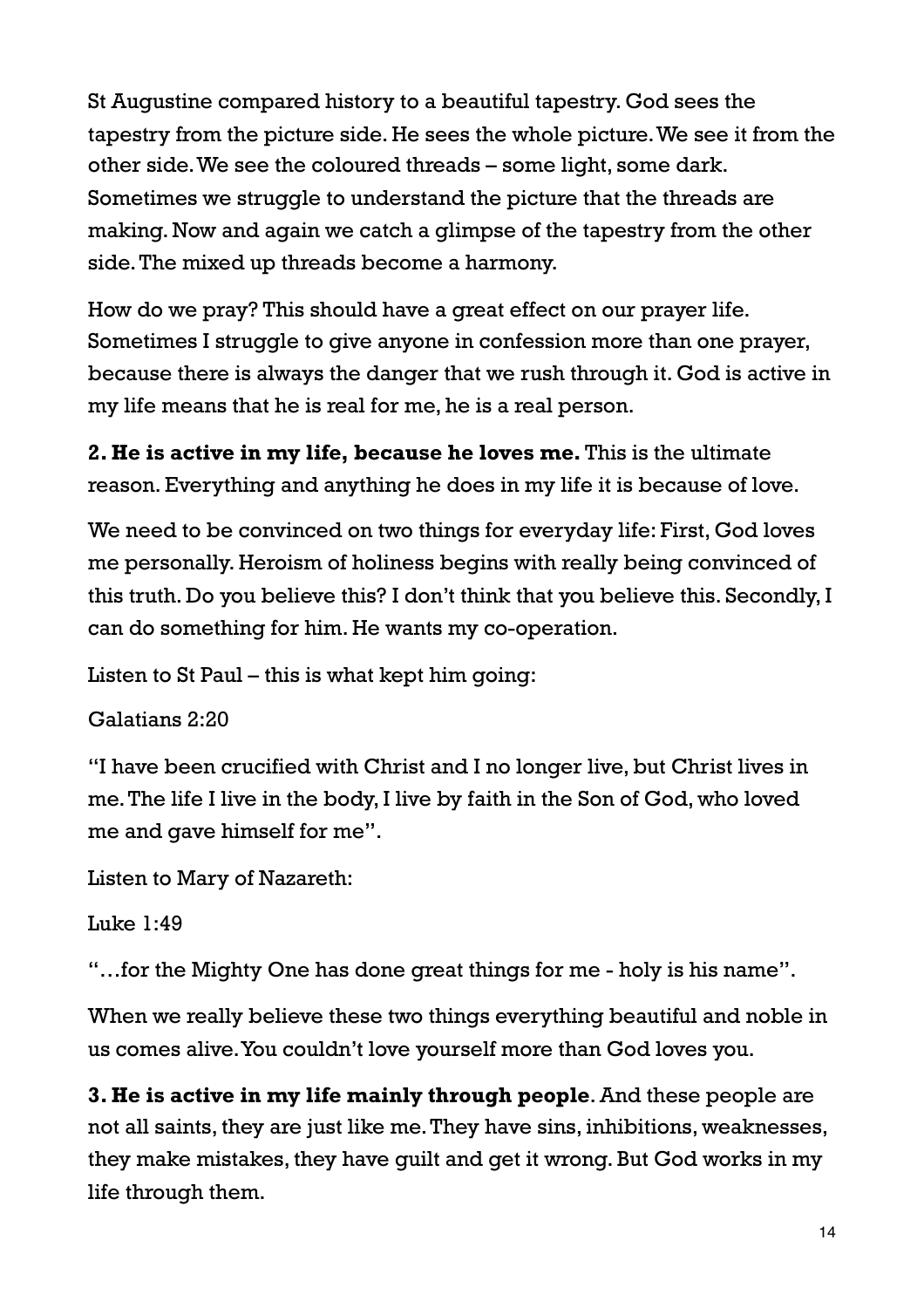Is my faith mature? Remember - God does not bypass our humanity, he works through our humanity!

# **The drama of our times – The Separation of faith and life**

A practical faith in Divine Providence wants to give a concrete answer and solution to the drama of our times as Christians: the separation between faith and real life.

This is what happens in the lives of so many Christians. They don't deny that there is a God, they know that God made the world and they know that he is present in our world. However God has really no influence in their real lives. They daily life doesn't have a basis in faith. Their faith is shallow because they don't have a vibrant connection with God.

The challenge will always be to discover God in the great and the small of life: in my experiences, worries, marriage problems, family issues, work, office, school, university, with friends, on holiday, etc. if we can't achieve this, faith will never reach its potential in us.

The type of Christian that we need today is the one who wants to discover God's will and in knowing God's will, as far as this can be ascertained, strives to do something about it. Christians should be like Christ, and Christ's whole life and work centred around the Father.

The separation, or "divorce" between faith and life is probably the biggest challenge for today's Christians. If faith is going to survive in people's lives and flourish in the generations to come then we need to unite again the Gospel with real life experiences. We need to show how to discover God in life and in history and show that these places are important sources of our encounter with him.

## **What does this mean for families?**

What do you think is the key to evangelizing Catholic families? Evangelizing Catholic families is critical in our culture today. For example: to tackle a majority of the realities pertinent to Catholic family living – i.e. a refresher on the sacraments, reviewing the idea of vocations and, of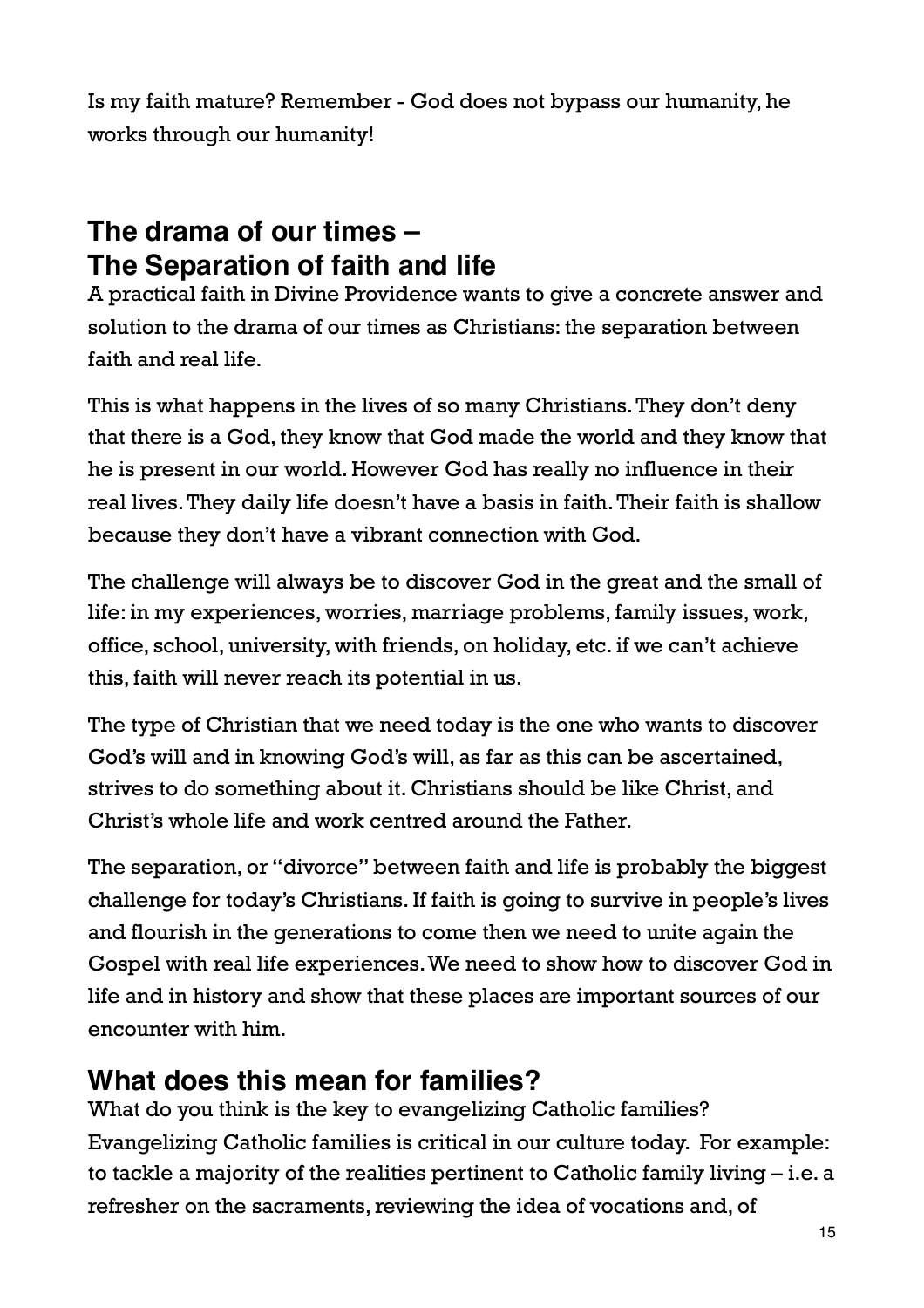course, wrestling with the bigger teachings like understanding the truth of the Eucharist and the teachings on contraception – but it is so important to speak in a voice that would encourage people from alongside him rather than from the top down.

I believe one of the ways parents can do their part in successfully evangelizing is to first look hard at what you say you believe and compare it against how you live. In order to evangelize with the Gospel of Jesus Christ, we first need to be very clear regarding what that salvation story even is. Once you know it and can appreciate the magnitude of its saving truth, sharing it with others naturally becomes easier.

Evangelizing needs to occur from multiple angles: from the homilies we hear at Mass to the way we respond to our own trials and suffering – and to the way that we love and minister to our family.

Catholic family holiness is not achieved in only one day, but rather becomes a daily pursuit worth striving for.

Holiness is not giving up on making morally correct and virtuous choices to the best of our ability for ourselves and for our families on a daily basis.

It's showing our children that the primary relationship to pursue is the one between us and Jesus Christ.

It's embracing sacrificial love and modeling that for our kids' sake.

And it's striving for consistency with the way we live out the teachings of our Catholic identity by fighting off demons like moral relativism and sexual immorality.

Making Sunday the kind of day God intends it to be is often a difficult area for our family. With five young kids, we have a tendency to always be on the go. As a growing family, what constitutes rest?

We have to be very careful not to let Sundays become last minute groceryshopping days, frantic moments of last-minute homework and mowing lawns. I don't think we're the only ones who need to be reminded of the need to truly slow down. Our world in general has a difficult time with the idea of rest.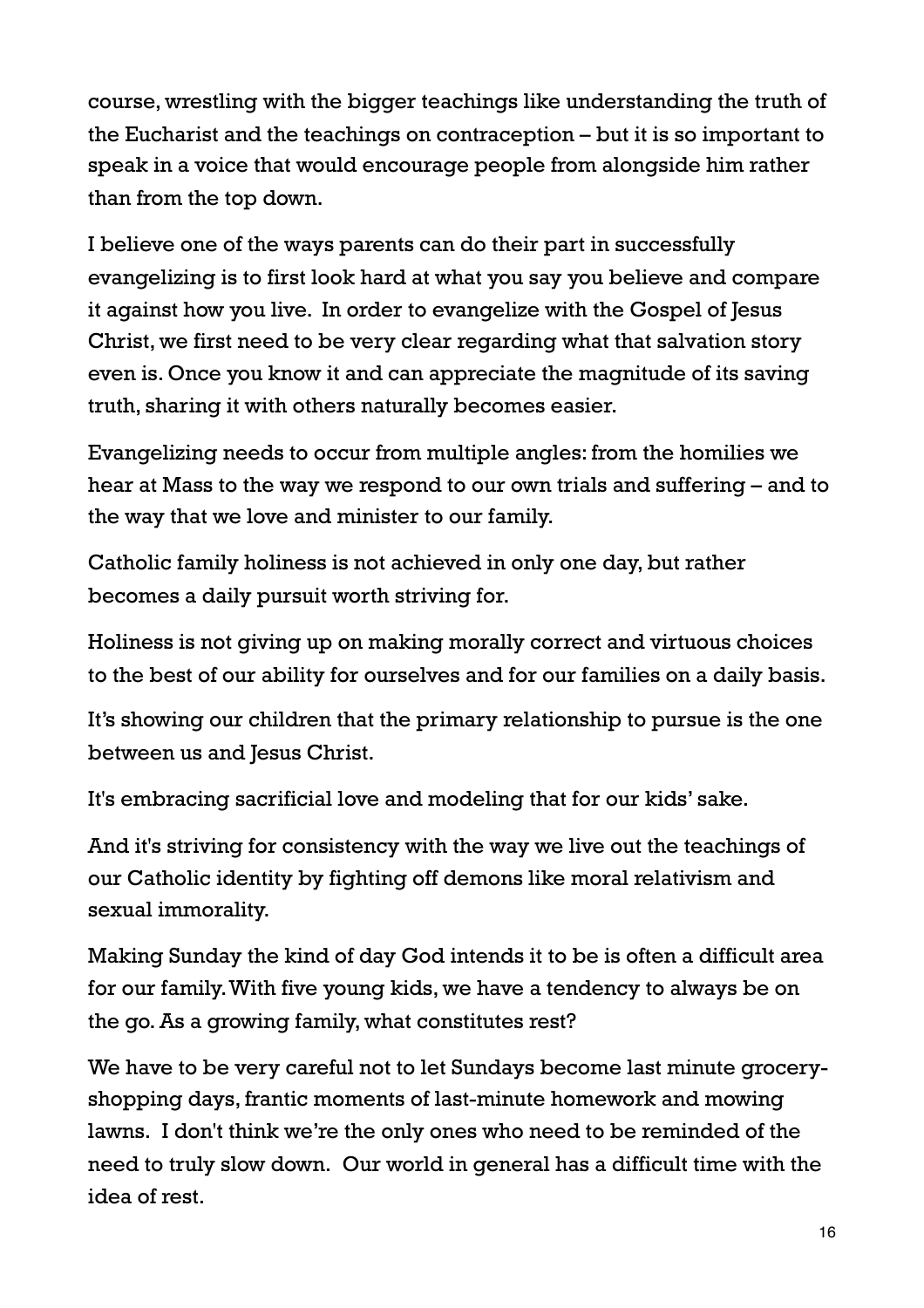Focusing the day around Mass is absolutely critical. In the Eucharist, we have an opportunity to abide in Jesus as he abides in us. Helping our kids prepare for Mass in advance by reviewing the readings is of enormous help, and then making the day a day of mini-celebrations.

Though it's borderline impossible not to do some sort of work with so many kids around, we've learned (and continue to learn) of the benefit of making that a day to spend with family, resting in God and enjoying each other's company. Like many other areas of our lives, we often trip and stumble in our efforts to slow down; but as with all areas of our faith lives, we must continue to push forward and ask the Holy Spirit for the help to improve.

## **"Mend it - don't end it!"**

We need to speak out more against Britain's liberal divorce culture, encouraging couples to "mend it – don't end it".

We experience every day the fallout from these broken relationships.

There are an estimated 3.8million children currently caught up in the family justice system. I personally think that's a complete scandal.

Our focus is on the children. The Church unashamedly advocates marriage as the "gold standard" for couples where children are involved. For us, marriage is the best way to bring up children.

Couples need to be encouraged not to have children unless their relationship is stable – and if it is stable, to provide extra stability through marriage.

Couples 'falling out of love' now main reason for divorce. Affairs are no longer the top reason for couples divorcing, with "falling out of love" replacing it, according to a survey of lawyers.

Infidelity has topped the list since the survey began in 2003 but this year "growing apart" or "falling out of love" was given as the most common reason.

One counsellor with Relate said it was common for couples to say they loved each other but were no longer "in love".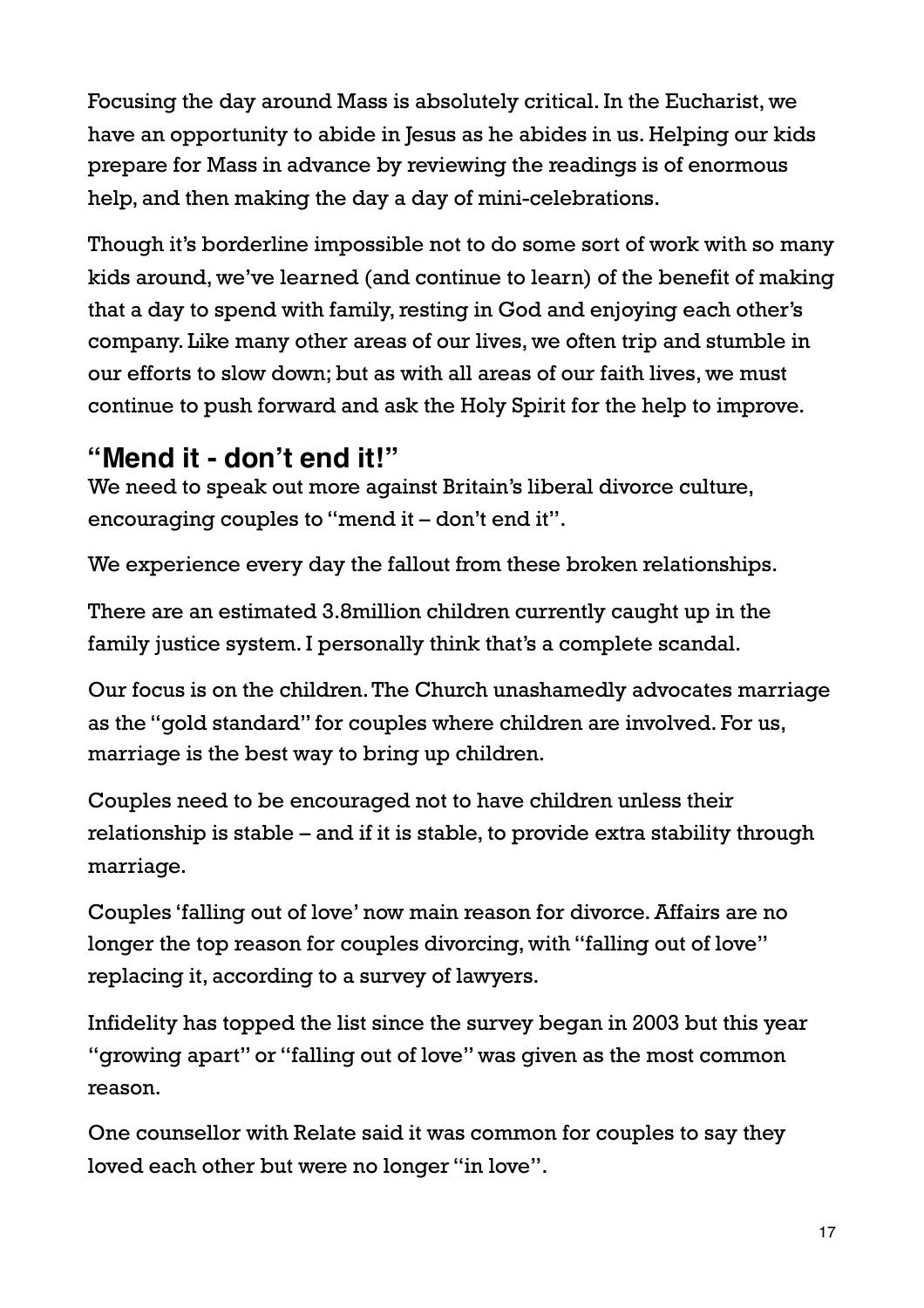What's normally the case is that their relationship has slid down their list of priorities, replaced by the pressures of work, money worries or raising a family. Relationships need attention and time to nurture otherwise couples can easily drift apart. Love your spouse, love your children and love your marriage!

A senior family judge said divorce has become a "form-filling exercise" which is easier than getting a driving licence. A divorce can go through in just six weeks.

Lawyers say January is traditionally the busiest for divorce petitions. Due to tension in families over the Christmas period, January sees the number of enquiries double – with the first working day of the year being the busiest.

Divine Providence gives us the strength to "walk with God" and do something about the sourge of divorce and the so common 'recycling' attitudes in ending relationships. We need to change our priorities.

## **Same-Sex Marriage?**

Be believe that marriage is a commitment for life between one Man and one Woman in a covenant of love and life.

Marriage is more than having one's love for another legally recognized. It has been protected and supported by the law because governments have recognized its contribution to the good of society. The family based on strong, happy marriages plays a unique role in generating children and providing the best environment in which children can be nurtured and educated. It helps to ensure the future and wellbeing of society.

The relationship between a man and a woman cannot be the same as between two men or two women," the letter continued. Only the love of a man and a woman in marriage makes one flesh, and it is the intimacy of a man and woman that creates new life.

Marriage is so different that it is actually unjust to treat it as the same as any other sexual relationship. Men and women who are homosexual and those in same-sex relationships must be treated with compassion, respect and sensitivity. However, it does not respect or serve anyone to deny them the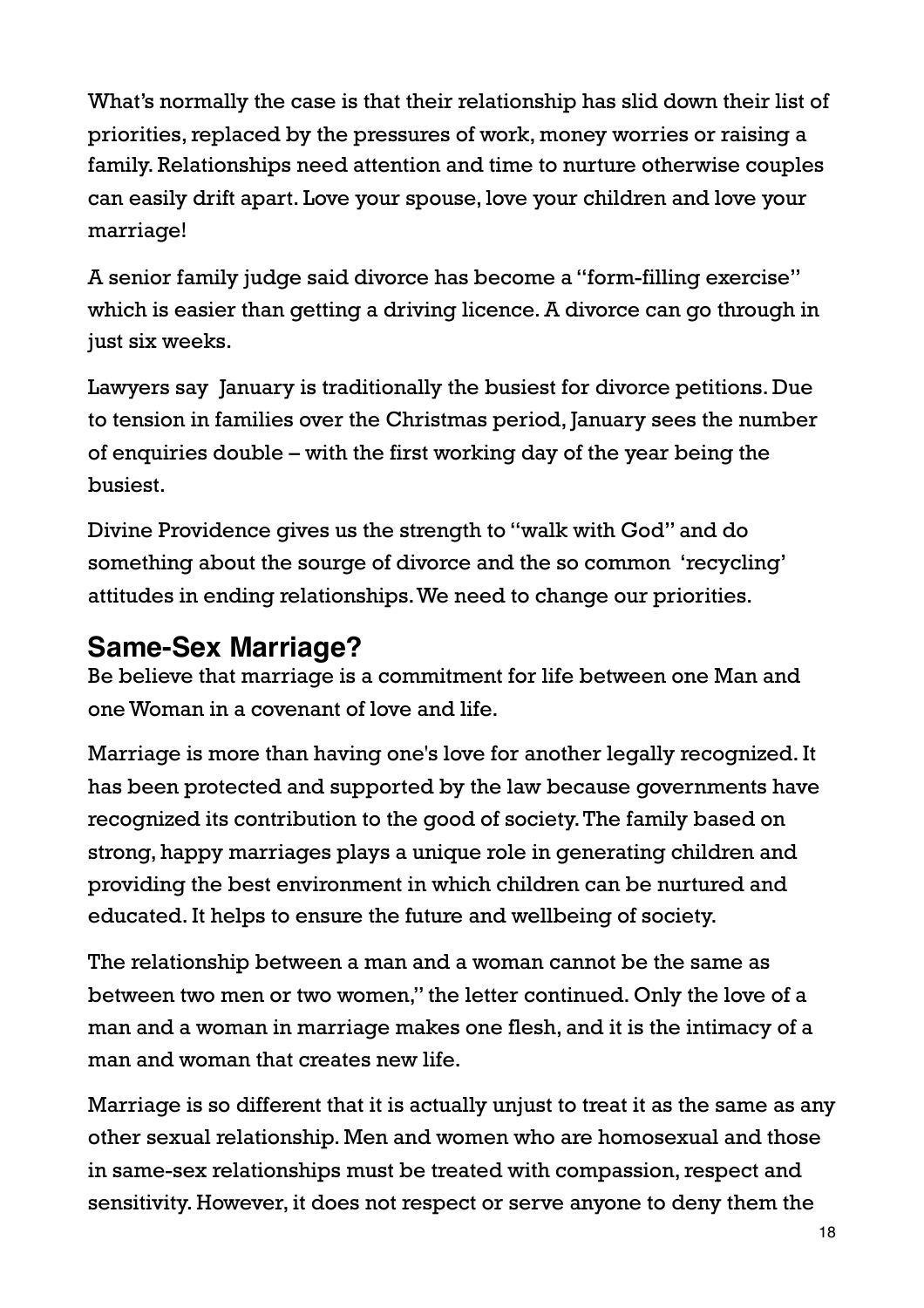right to the truth about what marriage is and about what the Church teaches on sexuality and marriage.

As never before, marriage needs to be understood and honored so that it can achieve the human good for which God has designed it.

This is not a matter of 'marriage equality' nor of human rights, since the right to be married extends equally, but only to those who are qualified. A 12 year-old can't marry because they don't have the qualifications, someone who is already married cannot marry for a second, third, or fourth time and have various marriages all going at the same time, because they do not meet the qualifications. I cannot marry my cousin, because it does not meet the qualifications. Two homosexual women cannot marry because they can't have sexual intercourse and they can't conceive children and there exists no complimentarity.

Same-sex marriage creates a clash between upholding the human rights of children with respect to their coming into being and the family structure in which they will be reared, and the claims of homosexual adults who wish to marry a same-sex partner.

It forces us to choose between giving priority to children's rights or to homosexual adults' claims.

Opposite sex marriage does not raise this conflict, because children's rights and adults' claims with respect to marriage are consistent.

Same-sex marriage necessarily negates the rights of all children with respect to their biological origins and natural families, not just those born into same-sex marriages.

The "political elite" of our country are desiring to see a change based on their own ideological viewpoint. They affirm the view that one or other of a child's parents are dispensable to their upbringing. Surely this is contrary tot he best interests of children, who have the right and should have the chance to be brought up with, and have access to, the masculinity of their father and the femininity of their mother.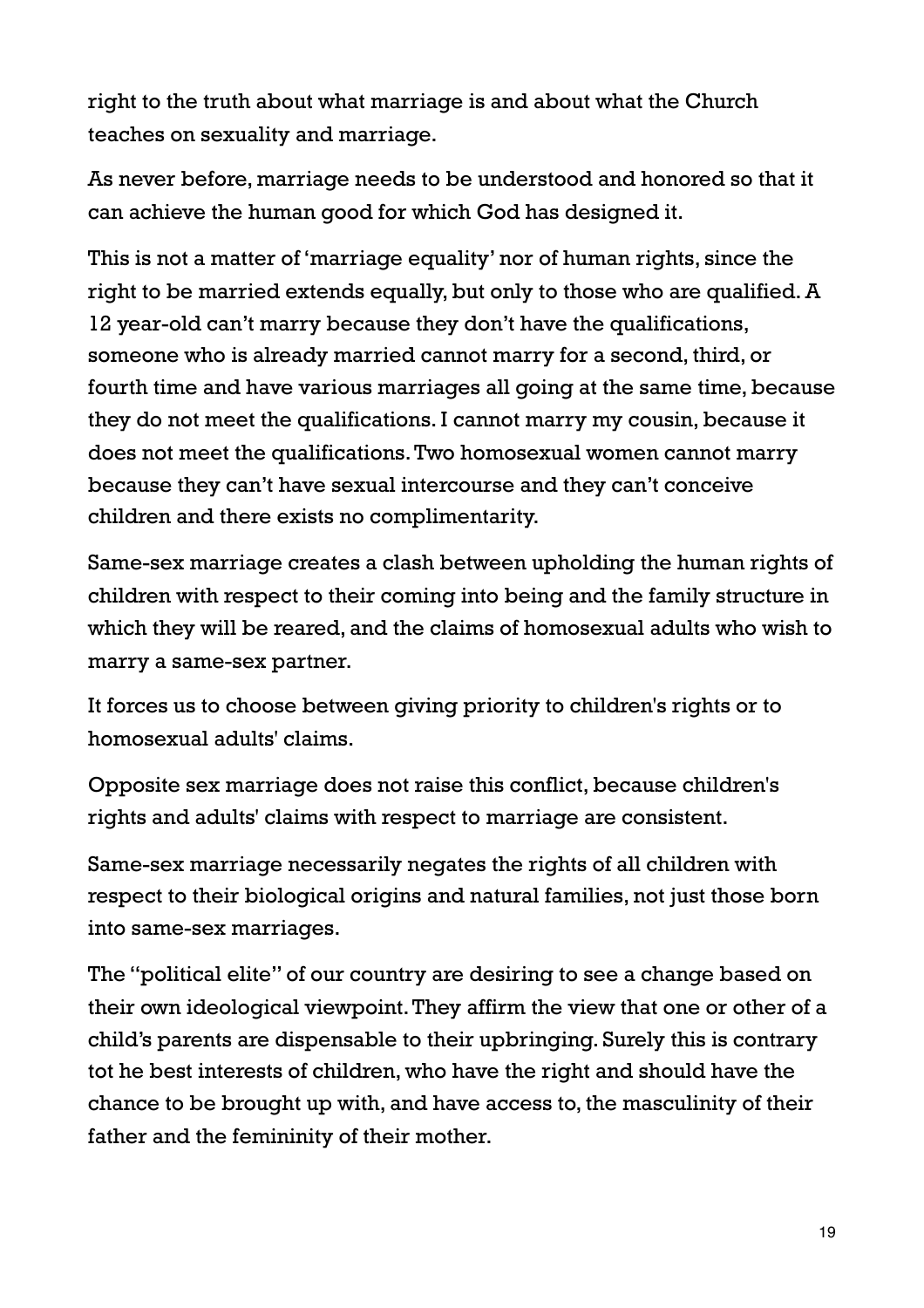The Canadian Civil Marriage Act 2005, which legalised same-sex marriage, demonstrates this in providing that in certain legislation the term "natural parent" is to be replaced by "legal parent". In short, the adoption exception -- that who is a child's parent is established by legal fiat, not biological connection -- becomes the norm for all children.

In the same vein, some Canadian provincial legislation replaces the words "mother" and "father" on a birth certificate with "Parent 1" and "Parent 2". And an Ontario court has ruled that a child can have three legal parents: her biological mother and her lesbian partner, and her gay biological father who donated sperm.

It's true that some opposite-sex marriages do not or cannot result in children. But they do negate the norms, values and symbolism established by opposite-sex marriage with respect to children's human rights in regard to their natural parents and families, as same-sex marriage necessarily does.

If we can modify marriage to include one particular sexual minority, then why not change it to include any other? if the complementarity of man and woman in marriage can be defined away, then why not the specification that only two people can formal a conjugal union?

### **Conform to Jesus and His Message**

We try, with the help of God's grace and mercy, to conform our lives to Jesus and his message.

the problem is not homophobia but theophobia -- a hatred by some of God, faith, religion, and the Church - our goal was pro-marriage, never anti-gay.

The Church 60 years ago fought widespread, no-fault divorce, convinced it would lead to a cheapening of the marriage bond and harm our kids -- as, of course, scholarly studies now report has, indeed, happened," he said. "Recall how the Church resisted the 'contraceptive mentality,' fearing it would rupture the sacred bond between love and the procreation of children. Then, remember how the Church sounded the alarm over rising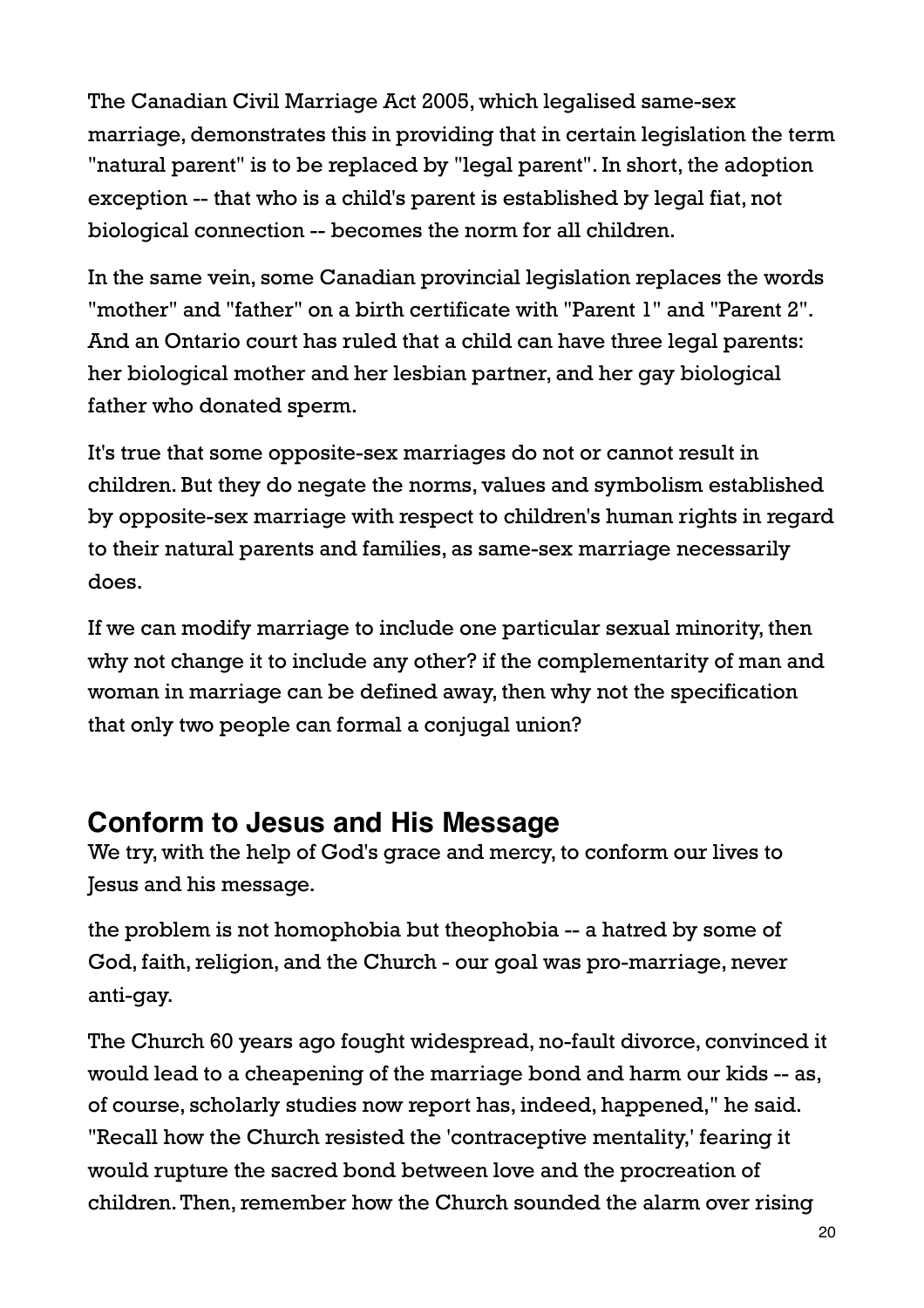rates of promiscuity, adultery, pre-marital sex, and cohabitation prior to or instead of marriage.

And now we ring the steeple bell again at this latest dilution of the authentic understanding of marriage, worried that the next step will be another redefinition to justify multiple partners and infidelity.

By the way, in warning about promiscuity, divorce, cohabitation instead of marriage, adultery, and 'same-sex' marriage, the Church is hardly some shrill, bitter, reactionary, and obsessive prude, but actually **prophetically right-on-target.**

Recent studies ... show that the weakening of stable marriage and families is the cause of most social and cultural woes, especially burdensome on poor women and children.

The archbishop's last word was for Catholic faithful: "For us in the Church, not much changes," he said. "We continue to hold fast to the God-given definition of marriage, and acknowledge that no unfortunate legislative attempt can alter reality and morality."

There is a big "catechetical challenge, in that we have to admit that quite a few people no longer hold to this timeless moral truth."

We try our best to witness to the truth, encouraging our married couples and their kids to be loving, radiant, 'lights to the world and salt of the earth.' As Jesus challenges us what is the use of a light if it is hidden under a tub,; what is the use of salt if it is tasteless?

We acknowledge that, as St. Augustine taught, if something is wrong, even if everybody else is doing it, it's still wrong; and, if something is right, even if nobody else is doing it anymore, it's still right.

Like St. Thomas More, we're willing to take the heat and even lose our head from following a conscience properly formed by God's revelation and the teaching of his Church, even if it is politically incorrect, and clashes with the King's demands to re-define marriage.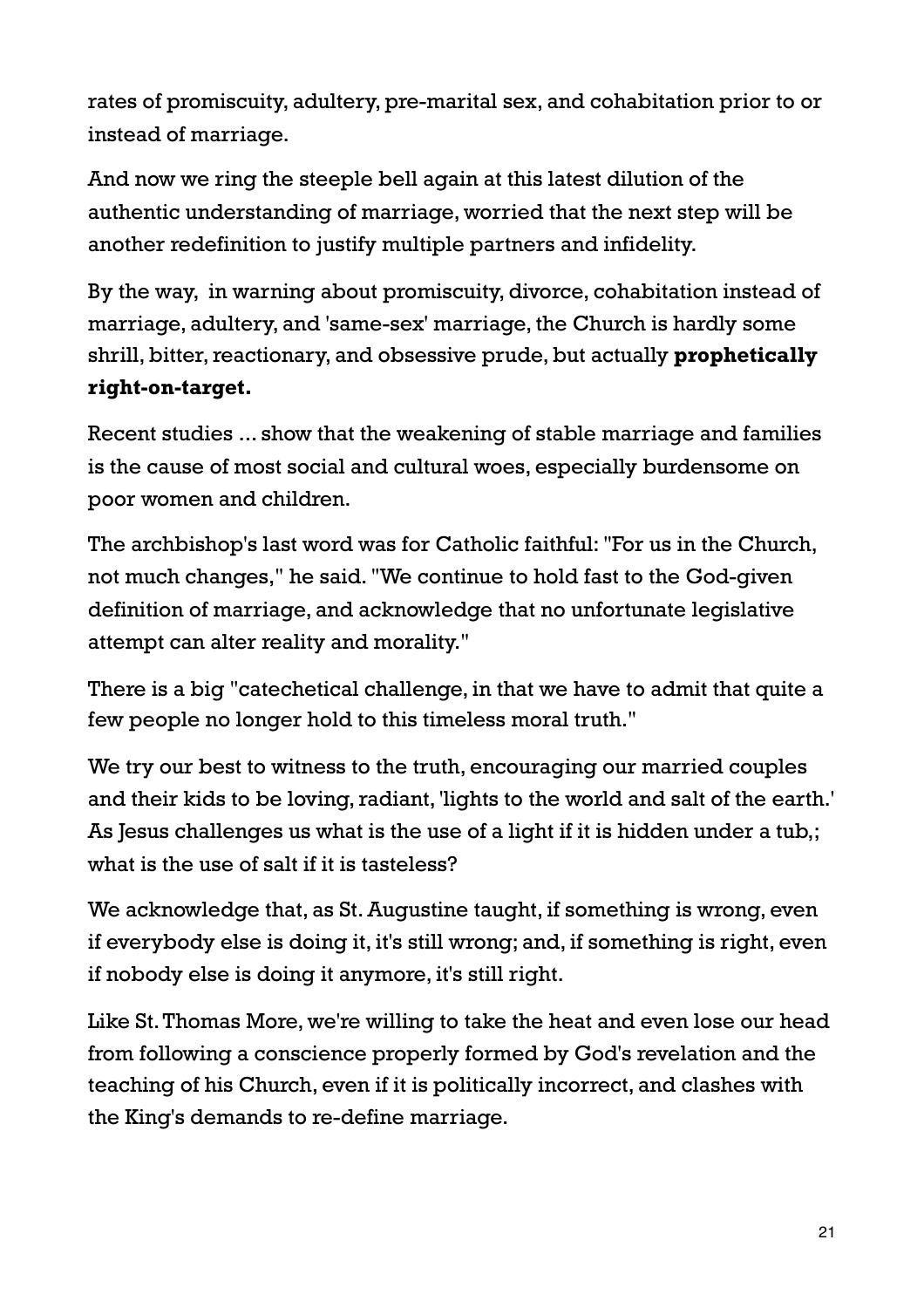## **People of Divine Providence**

Our greatest need in the present times is the search for people who make God credible in the world by means of their living with the God of life.

We need people who keep their eyes fixed on God, learning from God's message of love with true humanity means.

We need people whose minds are inspired by the wisdom that comes from faith in God, people whose hearts are opened by God, so that they, in turn, can open the hearts and minds of others.

# **Our Roadmap**

Three important signposts:

Father Kentenich showed the Church and the world again Our Lady - not as a plaster-of-paris statue, but as a determined, prophetic and courageous woman. Remember the wedding feast at Cana. Mary instructs the staff: '**Do whatever it is He says.**' Period. These are history's last recorded words from Mary. 'Do what he says.' Granted, on the surface, Mary is telling the staff to listen to Jesus' request about the wine. I suggest we look just beneath the surface and we will find the single greatest piece of advice ever; 'Do whatever it is He says.' If only all of us would 'do what He says,' no matter what the situation, challenge, problem, temptation or difficulty, how different, how much better, our lives and our world would be.

Second; the story of the Pope and Saint Francis. When Francis approached Innocent III for approval of his new way of life, the Pope demanded to see Francis' programme his strategy, his charter. At which Francis pulled out from his brown, coarse and worn habit the book of the Gospels. '**Here is my programme!**' he replied. That story strengthens my belief that who we are must always come before what we do; that we must be faithful; that we must cast out to the deep; that we are called to be saints; that we must walk on the water through the winds and waves, eyes always focused on Jesus, and everything else will fall into place. Maybe, just maybe, I suggest, we all need to concentrate on His plan, not our plan. When I read the Bible I ask